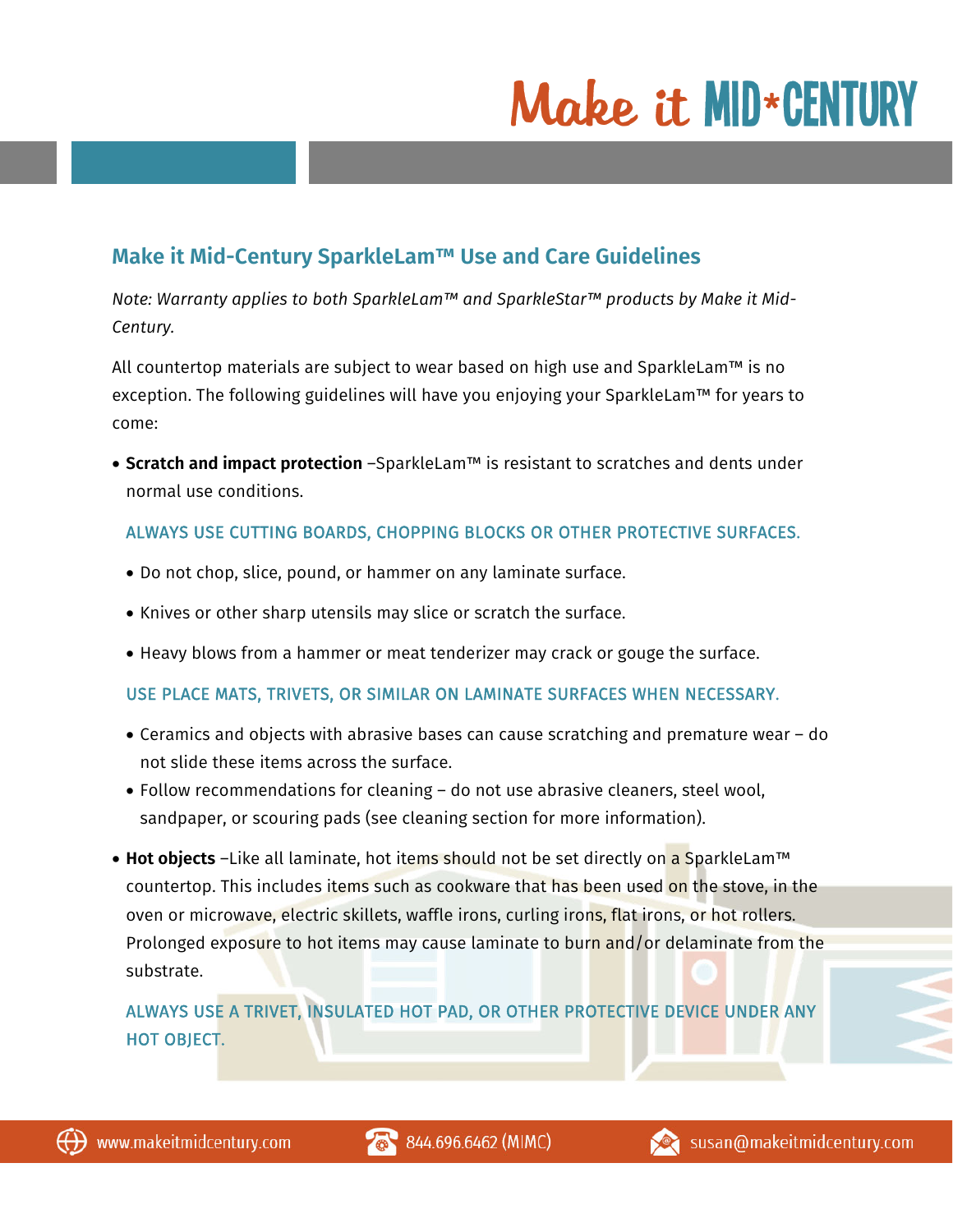- **Cleaning and maintenance** Every countertop material has maintenance and cleaning requirements and SparkleLam™ is no exception. A light wipe-down with a damp sponge or dish cloth after use is usually all it will need. Here are some other basic rules:
- Wipe up spills right away, especially if they are potentially staining such as coffee, tea, fruit punch, beets, etc.
- Use only a mild cleanser such as dish soap, 409 or other countertop cleanser to clean the countertop. Do not use abrasives such as powdered cleaning products. If your product leaves a residue (like soap) follow up with clean water on a damp sponge and then wipe dry.
- Never leave a Brillo® pad or other metal cleaning pad sitting on the counter as they might leave rust stains.
- Don't leave liquid sitting on seams.
- Don't get harsh chemicals on the countertop such as ceramic cooktop cleaners, oven cleaners, coffee pot cleaners, limescale removers, rust removers, etc.
- If you do get a stain on your counter, create a 3:1 mix of baking soda to water and apply to the stain. (Do not scrub as baking soda is an abrasive.) Let it sit for 3-5 minutes. If your stain is not removed, repeat, and let it sit overnight. You may need to repeat several times, but stains will fade if applied over a period of days.

## **Make it Mid-Century SparkleLam™ Limited Warranty**

This warranty is effective as of May 18<sup>th</sup>, 2022, for Make it Mid-Century SparkleLam™ sheets ordered on or delivered after said date.

• **Standard Interior Applications** – Make it Mid-Century ("Manufacturer") warrants that under normal wear and use the workmanship and materials used in the SparkleLam™ product purchased from the Manufacturer will not delaminate, peel, blister, or crack for a period of five (5) full years from the date of purchase. Fabrication must comply with ANSI NEMA Standards Publication LD 3-2000. All sinks must be drop-in style and not undermount.

(NOT PRORATED)